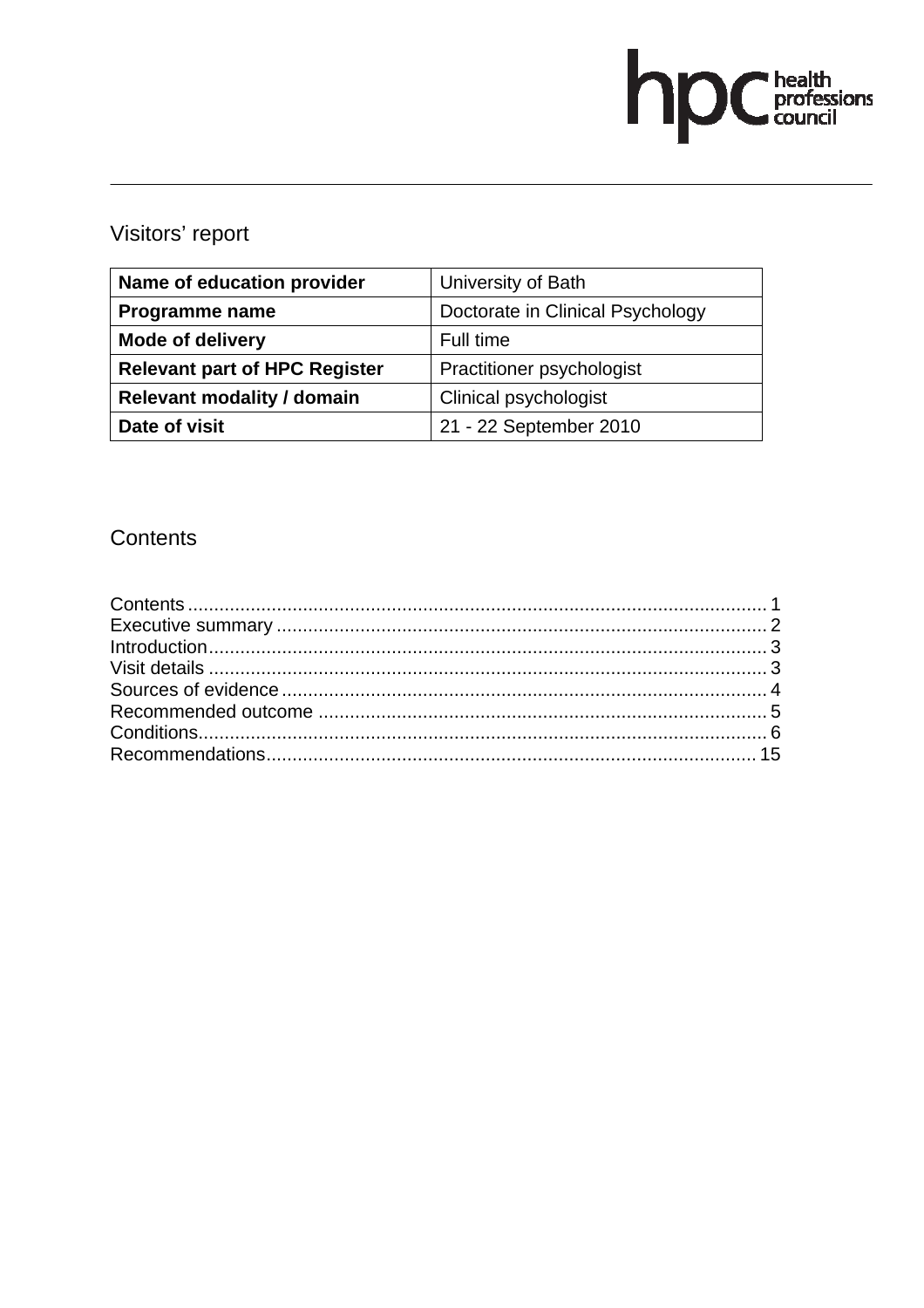# Executive summary

The Health Professions Council (HPC) approves educational programmes in the UK which health professionals must complete before they can apply to be registered with us. The HPC is a health regulator and our main aim is to protect the public. The HPC currently regulates 15 professions. All of these professions have at least one professional title which is protected by law. This means that anyone using the title 'Practitioner psychologist' or 'Clinical psychologist' must be registered with us. The HPC keeps a register of health professionals who meet our standards for their training, professional skills, behaviour and health.

The visitors' report which follows outlines the recommended outcome made by the visitors on the approval of the programme. This recommended outcome was accepted by the Education and Training Committee (Committee) on 9 December 2010. At the Committee meeting on 16 February 2011, the programme was approved. This means that the education provider has met the condition(s) outlined in this report and that the programme meets our standards of education and training (SETs) and ensures that those who complete it meet our standards of proficiency (SOPs) for their part of the Register. The programme is now granted open ended approval, subject to satisfactory monitoring.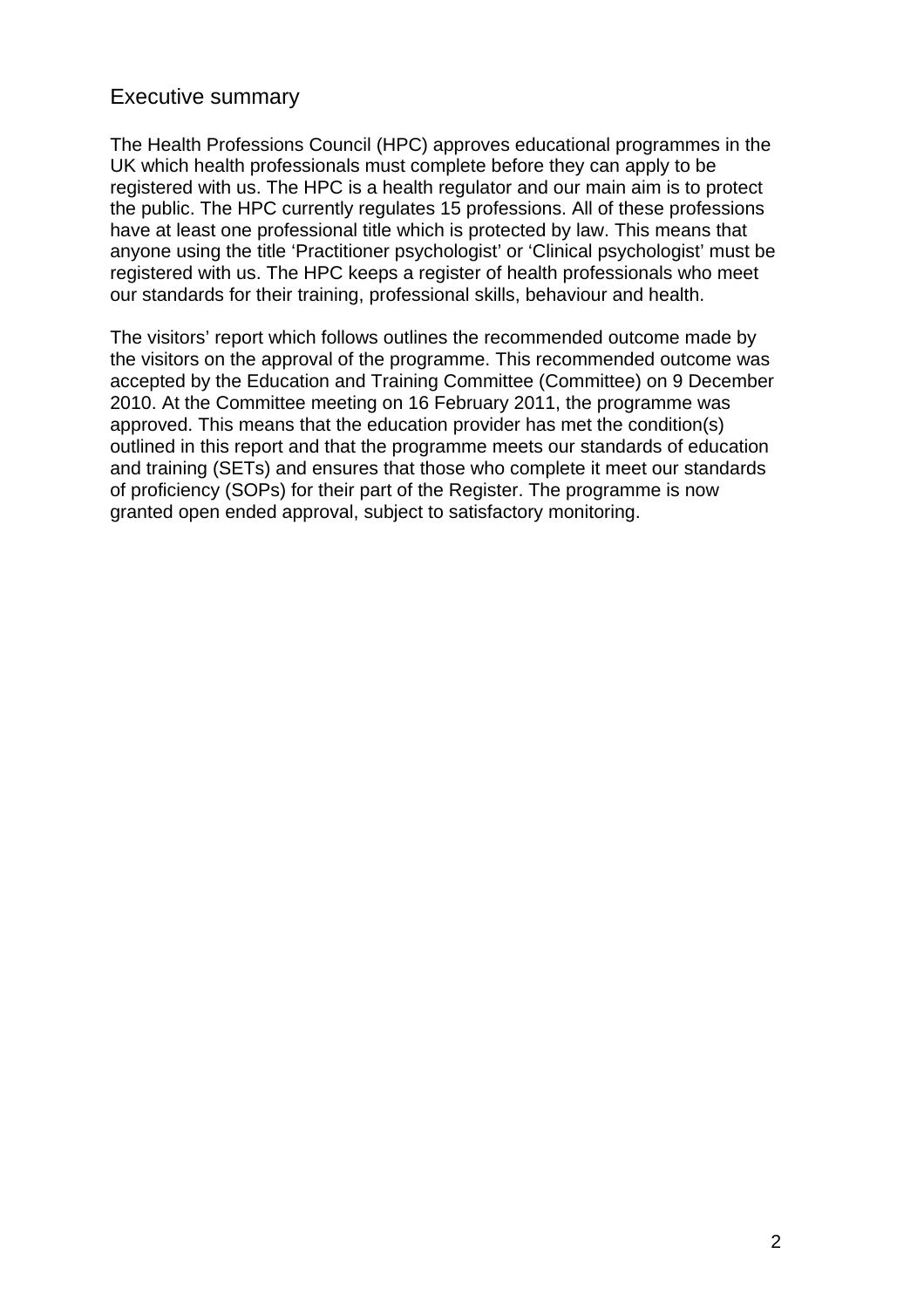# Introduction

The HPC visited the programme at the education provider as it was a new programme which was seeking HPC approval for the first time. This visit assessed the programme against the standards of education and training (SETs) and considered whether those who complete the programme meet the standards of proficiency (SOPs) for their part of the Register.

This visit was part of a joint event as the professional body considered their accreditation of the programme. The professional body and the HPC formed a joint panel, with an independent chair and secretary, supplied by the education provider. Whilst the joint panel participated in collaborative scrutiny of the programme and dialogue throughout the visit; this report covers the HPC's recommendations on the programme only. As an independent regulatory body, the HPC's recommended outcome is independent and impartial and based solely on the HPC's standards. A separate report, produced by the professional body, outlines their decisions on the programme's status.

| Name of HPC visitors and profession          | Laura Golding (Clinical Psychologist)<br>Stephen Davies (Clinical Psychologist) |
|----------------------------------------------|---------------------------------------------------------------------------------|
| HPC executive officer (in attendance)        | <b>Benjamin Potter</b>                                                          |
| Proposed student numbers                     | 14                                                                              |
| Proposed start date of programme<br>approval | September 2011                                                                  |
| Chair                                        | Nick Gould (University of Bath)                                                 |
| Secretary                                    | Lesley Anderson (University of Bath)                                            |
| Members of the joint panel                   | Andrew Cuthbertson (British<br><b>Psychological Society)</b>                    |
|                                              | Malcolm Adams (British Psychological<br>Society)                                |
|                                              | Alana Tooze (British Psychological<br>Society)                                  |
|                                              | Lucy Kerry (British Psychological<br>Society)                                   |

# Visit details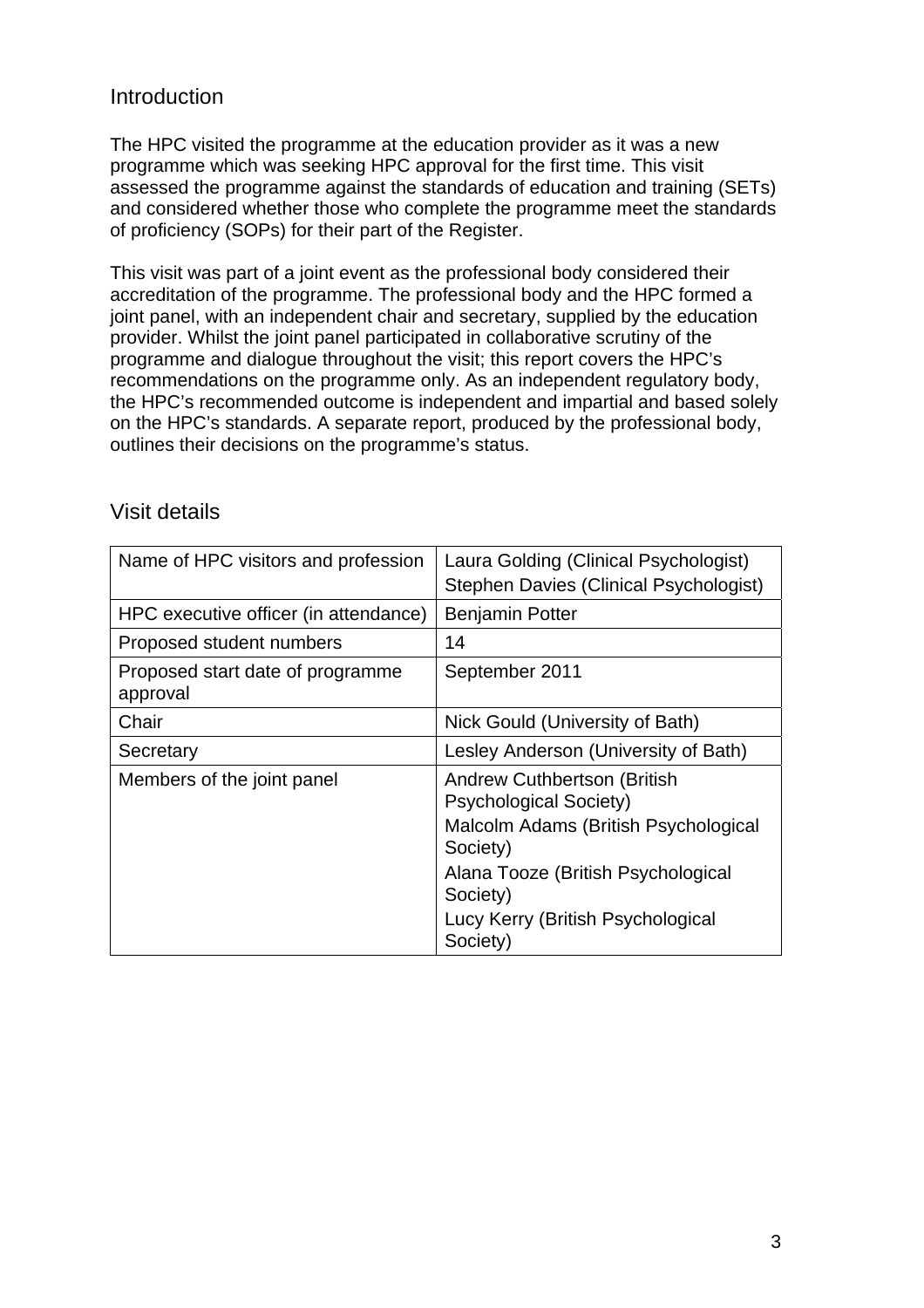# Sources of evidence

Prior to the visit the HPC reviewed the documentation detailed below, sent by the education provider:

|                                                                                       | Yes | <b>No</b> | N/A |
|---------------------------------------------------------------------------------------|-----|-----------|-----|
| Programme specification                                                               |     |           |     |
| Descriptions of the modules                                                           |     |           |     |
| Mapping document providing evidence of how the<br>education provider has met the SETs |     |           |     |
| Mapping document providing evidence of how the<br>education provider has met the SOPs |     |           |     |
| Practice placement handbook                                                           |     |           |     |
| Student handbook                                                                      |     |           |     |
| Curriculum vitae for relevant staff                                                   |     |           |     |
| External examiners' reports from the last two years                                   |     |           |     |

The HPC did not review the descriptions of modules prior to the visit as the education provider did not submit it.

The HPC did not review external examiners' reports from the last two years prior to the visit as there is currently no external examiner as the programme is new.

During the visit the HPC saw the following groups or facilities:

|                                                                                                  | Yes | <b>No</b> | N/A |
|--------------------------------------------------------------------------------------------------|-----|-----------|-----|
| Senior managers of the education provider with<br>responsibility for resources for the programme |     |           |     |
| Programme team                                                                                   |     |           |     |
| Placements providers and educators/mentors                                                       |     |           |     |
| <b>Students</b>                                                                                  |     |           |     |
| Learning resources                                                                               |     |           |     |
| Specialist teaching accommodation<br>(eg specialist laboratories and teaching rooms)             |     |           |     |

The HPC met with Psychology PhD students and students from the MSc Health Psychology as the programme seeking approval currently does not have any students enrolled on it.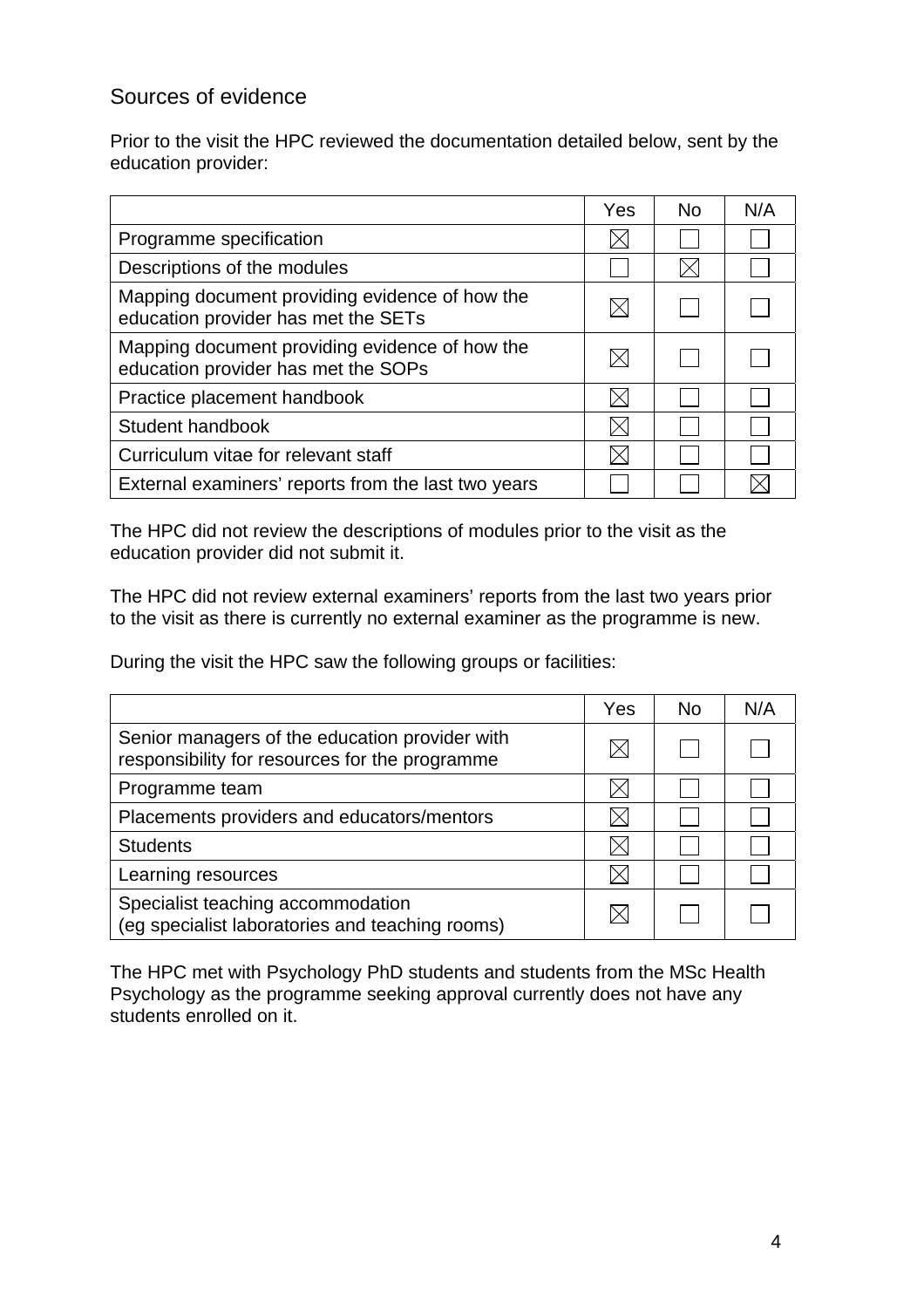# Recommended outcome

To recommend a programme for approval, the visitors must be assured that the programme meets all of the standards of education and training (SETs) and that those who complete the programme meet our standards of proficiency (SOPs) for their part of the Register.

The visitors agreed to recommend to the Education and Training Committee that a number of conditions are set on the programme, all of which must be met before the programme can be approved.

The visitors agreed that 38 of the SETs have been met and that conditions should be set on the remaining 19 SETs.

Conditions are requirements that the education provider must meet before the programme can be recommended for approval. Conditions are set when certain standards of education and training have not been met or there is insufficient evidence of the standard being met.

The visitors have also made a number of recommendations for the programme.

Recommendations are observations on the programme or education provider which do not need to be met before the programme is recommended for approval. Recommendations are normally set to encourage further enhancements to the programme and are normally set when it is felt that the particular standard of education and training has been met at, or just above the threshold level.

The visitors did not make any commendations on the programme. Commendations are observations of innovative best practice by a programme or education provider.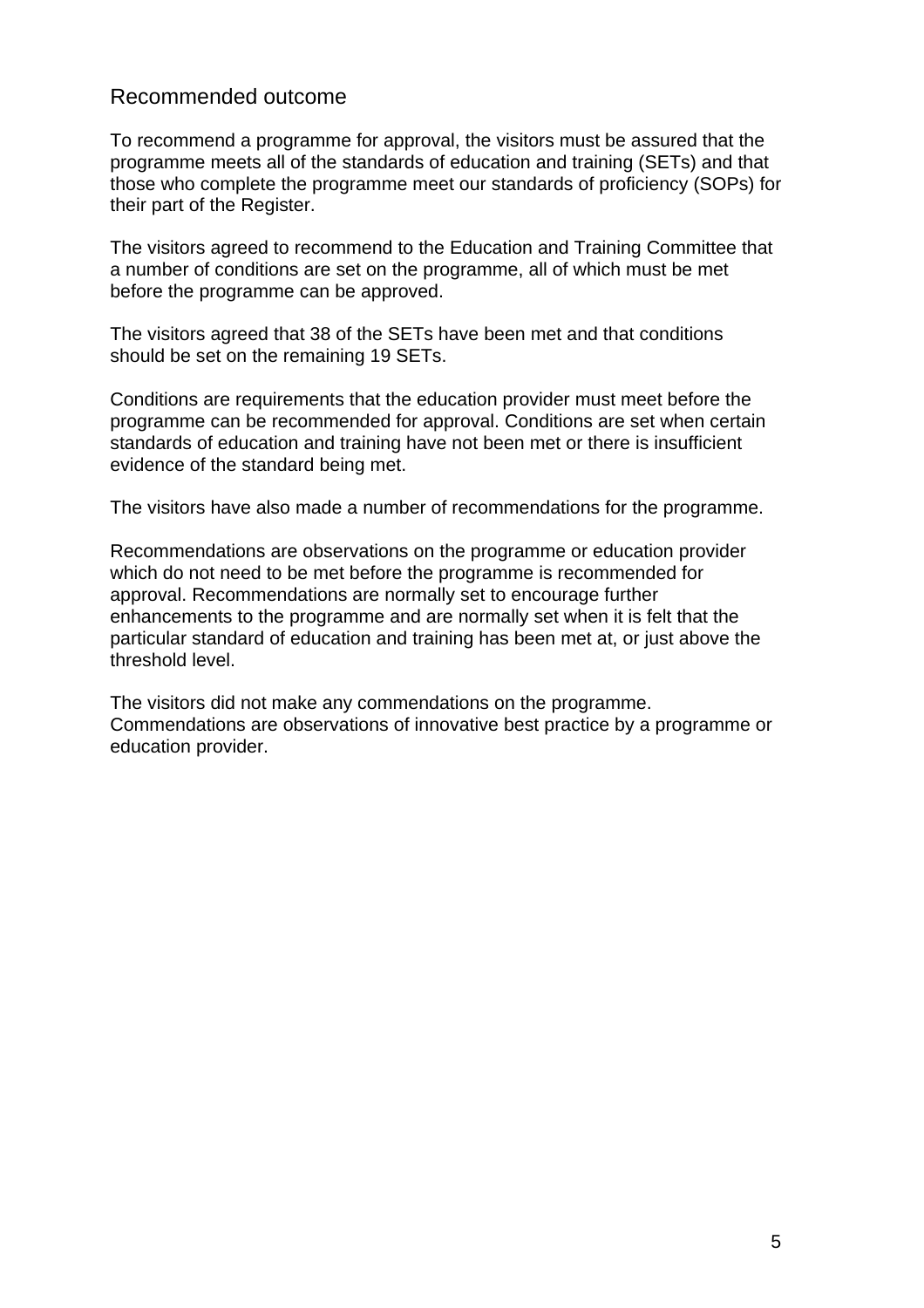# **Conditions**

#### **2.1 The admissions procedures must give both the applicant and the education provider the information they require to make an informed choice about whether to take up or make an offer of a place on a programme.**

**Condition:** The education provider must revisit the web based programme documentation and any advertising material to ensure that the criteria used for selecting students at interview will be available to applicants.

**Reason:** The visitors noted in the programme documentation submitted by the education provider that there was no reference to or mention of the specific criteria which will be used by the programme team to select candidates at interview. The visitors articulated that this could mean applicants may not have all of the information they require to make an informed decision about applying to the programme. During discussions with the programme team it was clarified that the intention was to make the criteria available to applicants via the education provider's website well in advance of being invited to interview. The visitors therefore require evidence of what will be provided to applicants via the website, or by other means, which articulates the criteria for selection at interview. This is to provide clarity for those applying to the programme and to ensure that this standard can be met.

#### **2.1 The admissions procedures must give both the applicant and the education provider the information they require to make an informed choice about whether to take up or make an offer of a place on a programme.**

**Condition:** The education provider must revisit the programme documentation and any advertising material to ensure that the terminology in use is accurate and reflective of the current terminology used in relation to statutory regulation.

**Reason:** The visitors noted that the programme documentation submitted by the education provider did not comply with the advertising guidance issued by HPC. In particular, there were instances of out-of-date terminology in reference to HPC 'accrediting' the programme. The HPC does not 'accredit' education programmes we 'approve' education programmes. The visitors considered this out of date terminology to be inaccurate and potentially misleading to applicants and students and therefore required the documentation to be reviewed to remove any instance of incorrect or out-of-date terminology throughout. This is to provide clarity for those on or applying to the programme and to ensure that this standard can be met.

#### **4.1 The learning outcomes must ensure that those who successfully complete the programme meet the standards of proficiency for their part of the Register.**

**Condition:** The education provider must demonstrate how the learning outcomes of the programme ensures that students who successfully complete the programme can meet every standard of proficiency for practitioner psychologists.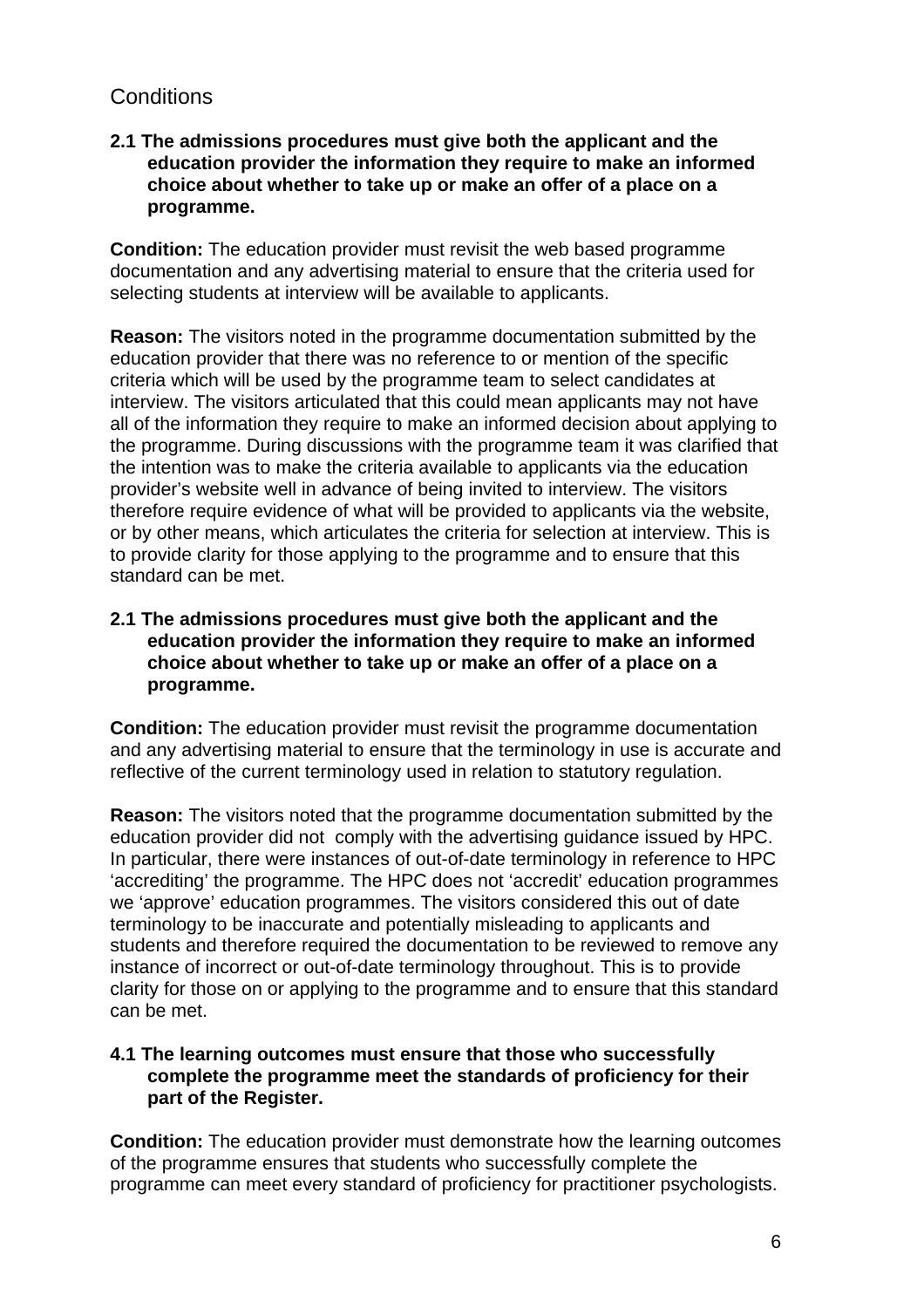**Reason:** The visitors noted that in the programme documentation provided prior to, and at, the visit there was no detailed description of the curriculum or how the teaching and learning was to be delivered. This omission was clarified during discussions with the programme team when it was highlighted that the work to articulate the detail of the curriculum delivery was to be undertaken prior to final validation by the education provider. As a consequence the visitors could not determine how the curriculum will describe learning outcomes that will ensure those who successfully complete the programme meet every standard of proficiency for their part of the Register. The visitors therefore require detailed documentation, such as module descriptors, to articulate how the curriculum will be structured to deliver learning outcomes that will allow students to meet every standard of proficiency for practitioner psychologists. This is to ensure that students who successfully complete the programme will be eligible to apply to the Register and that this standard can be met.

#### **4.2 The programme must reflect the philosophy, core values, skills and knowledge base as articulated in any relevant curriculum guidance.**

**Condition:** The education provider must articulate how the curriculum reflects the philosophy, core values, skills and knowledge base as articulated in any relevant curriculum guidance.

**Reason:** The visitors noted that in the programme documentation provided prior to, and at, the visit there was no detailed description of the curriculum or how the teaching and learning was to be delivered. This omission was clarified during discussions with the programme team when it was highlighted that the work to articulate the detail of the curriculum delivery was to be undertaken prior to final validation by the education provider. As a consequence the visitors could not determine if the programme's teaching and learning strategy is reflective of relevant curriculum guidance. The visitors therefore require detailed documentation, such as a teaching and learning strategy and module descriptors, to articulate how the learning outcomes reflect the philosophy, core values, skills and knowledge base as articulated in any relevant curriculum guidance. This is to ensure that students who successfully complete the programme will be eligible to apply to the Register and that this standard is met.

#### **4.3 Integration of theory and practice must be central to the curriculum.**

**Condition:** The education provider must demonstrate how the curriculum ensures that the elements of professional practice are fully integrated with the theoretical basis of the programme's teaching and learning strategy.

**Reason:** The visitors noted that in the programme documentation provided prior to, and at, the visit there was no detailed description of the curriculum or how the teaching and learning was to be delivered. This omission was clarified during discussions with the programme team when it was highlighted that the work to articulate the detail of the curriculum delivery was to be undertaken prior to final validation by the education provider. As a consequence the visitors could not determine how the programme's teaching and learning strategy will ensure that the key aspects of theory and professional practice will be integrated within the curriculum. The visitors therefore require detailed documentation, such as a teaching and learning strategy and module descriptors, to articulate how learning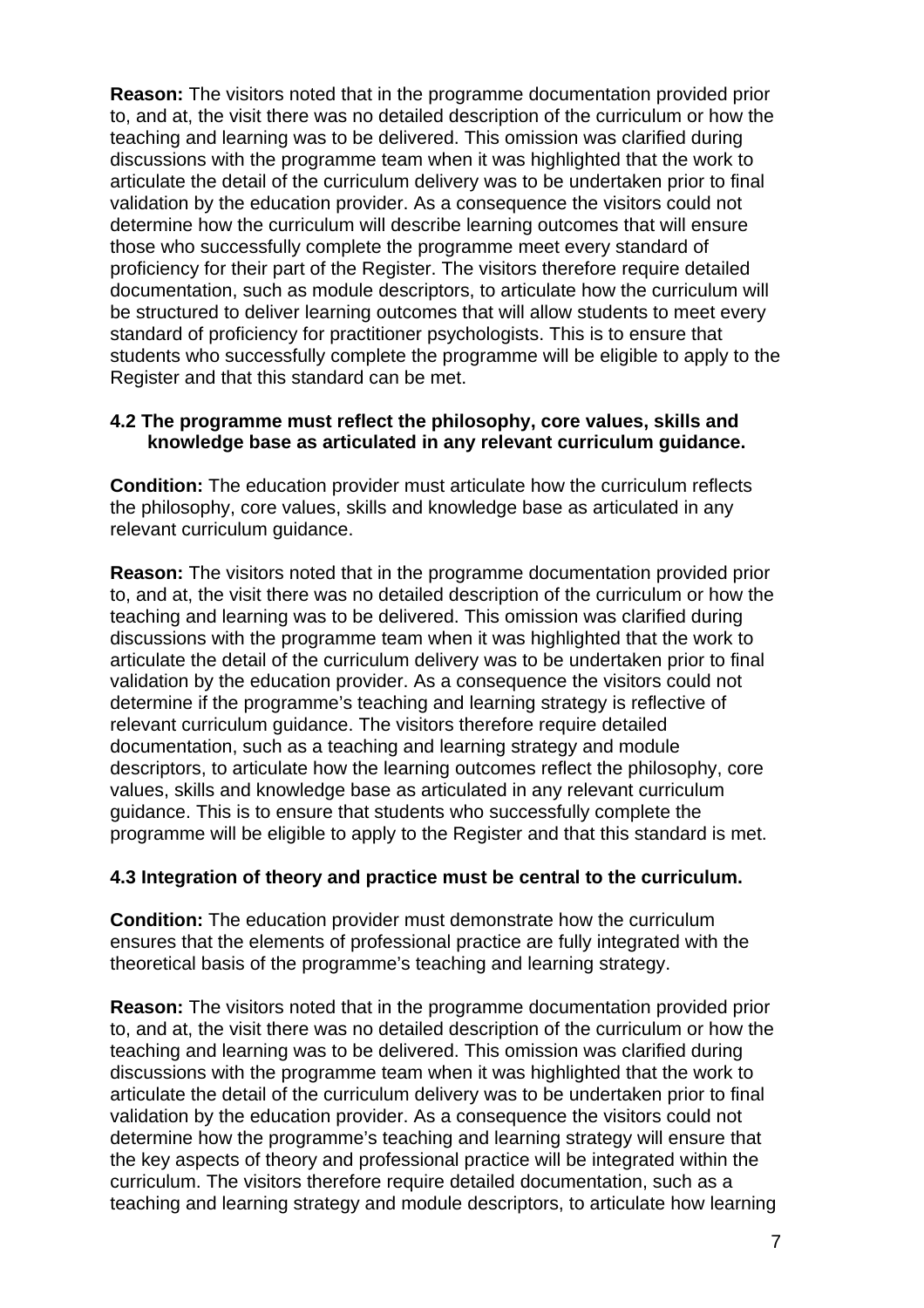outcomes will provide students with the necessary balance of theory and practice. This is to ensure that students who successfully complete the programme will be able to work safely as a clinical psychologist and that this standard can be met.

#### **4.4 The curriculum must remain relevant to current practice.**

**Condition:** The education provider must articulate how the curriculum will react to changes in the professional environment to ensure that it remains relevant to current practice.

**Reason:** The visitors noted that in the programme documentation provided prior to, and at, the visit there was no detailed description of the curriculum or how the teaching and learning was to be delivered. This omission was clarified during discussions with the programme team when it was highlighted that the work to articulate the detail of the curriculum delivery was to be undertaken prior to final validation by the education provider. As a consequence the visitors could not determine how the programme's teaching and learning practices will allow for changes in the philosophy, core values, skill and knowledge in clinical psychology. The visitors therefore require detailed documentation, such as module descriptors, to articulate how the curriculum reflects relevant curriculum guidance and will be able react to changes in the profession. This is to ensure that students who successfully complete the programme will be able to work safely as a clinical psychologist with a good understanding of the professional environment into which they may enter.

#### **4.5 The curriculum must make sure that students understand the implications of the HPC's standards of conduct, performance and ethics.**

**Condition:** The education provider must ensure that the curriculum includes sufficient information about, and or references to, the HPC's standards of conduct performance and ethics.

**Reason**: The visitors noted that in the programme documentation provided prior to, and at, the visit there was no detailed description of the curriculum or how the teaching and learning was to be delivered. This omission was clarified during discussions with the programme team when it was highlighted that the work to articulate the detail of the curriculum delivery was to be undertaken prior to final validation by the education provider. As a consequence the visitors could not determine if there were any explicit references to HPC's standards of conduct, performance and ethics or if the HPC's Guidance on conduct and ethics for students appears in module reading lists. The visitors articulated that students should be aware of the implications of the standards of conduct, performance and ethics on them as students and on them as professionals in the future. The visitors therefore require evidence to demonstrate that the programme documentation includes sufficient information about and or references to the HPC's standards of conduct performance and ethics. This is to demonstrate that students understand the implications of the HPC's standards of conduct, performance and ethics and that the programme can meet this standard.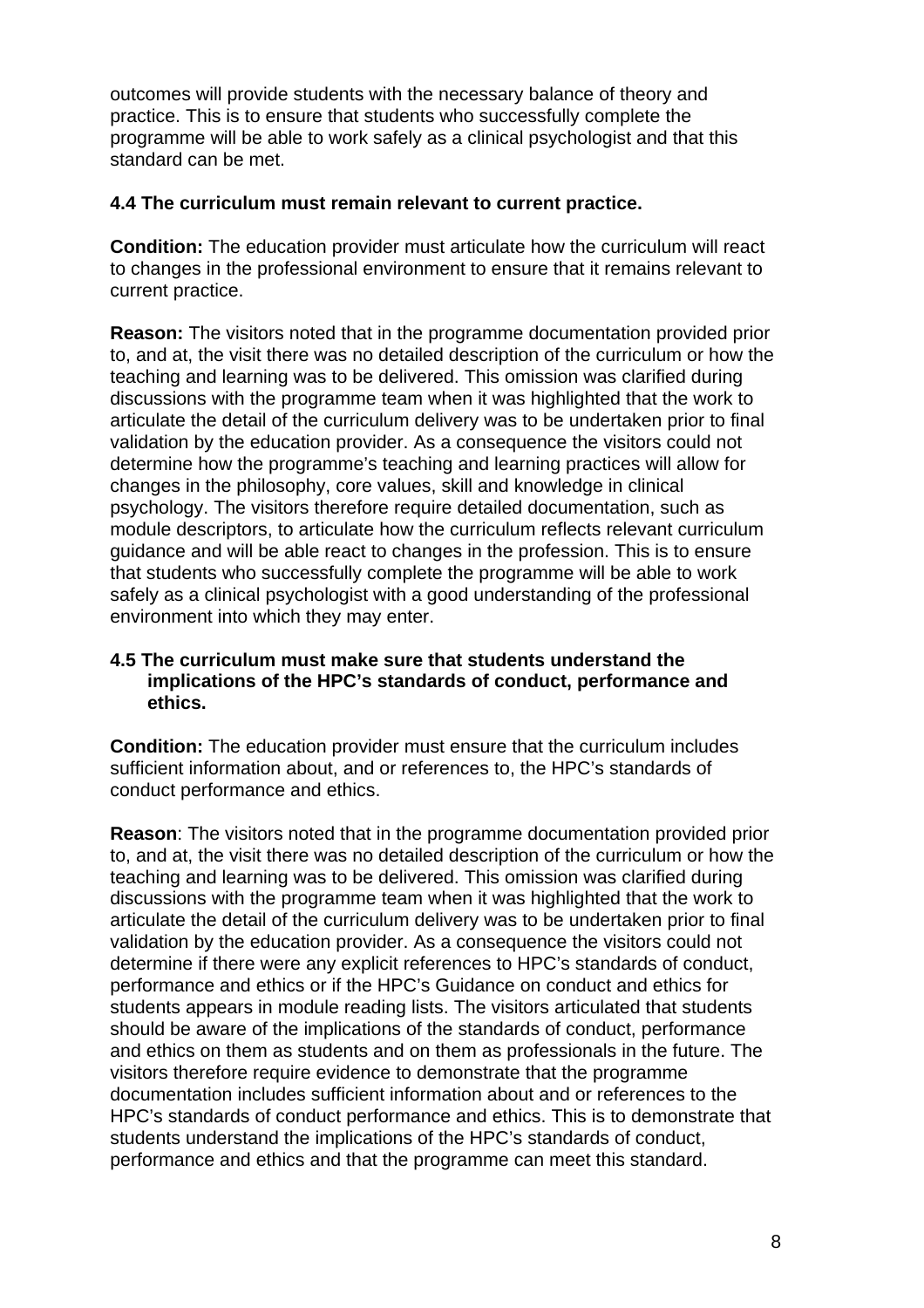#### **4.6 The delivery of the programme must support and develop autonomous and reflective thinking.**

**Condition:** The education provider must demonstrate how the curriculum supports and encourages students to develop skills in autonomous and reflective thinking.

**Reason**: The visitors noted that in the programme documentation provided prior to, and at, the visit there was no detailed description of the curriculum or how the teaching and learning was to be delivered. This omission was clarified during discussions with the programme team when it was highlighted that the work to articulate the detail of the curriculum delivery was to be undertaken prior to final validation by the education provider. As a consequence the visitors could not determine how the teaching and learning strategy supports and encourages students to develop the skills of autonomous and reflective thinking. The visitors therefore require detailed documentation, such as module descriptors, to articulate how the curriculum will support students in developing these skills to ensure that the programme can meet this standard.

#### **4.7 The delivery of the programme must encourage evidence based practice.**

**Condition:** The education provider must ensure that the curriculum encourages students to use evidence based practice through student-centred and independent learning teaching strategies.

**Reason**: The visitors noted that in the programme documentation provided prior to, and at, the visit there was no detailed description of the curriculum or how the teaching and learning was to be delivered. This omission was clarified during discussions with the programme team when it was highlighted that the work to articulate the detail of the curriculum delivery was to be undertaken prior to final validation by the education provider. As a consequence the visitors could not determine how the teaching and learning strategy supports and encourages students to utilise evidence based practice. The visitors therefore require detailed documentation, such as module descriptors and/or teaching and learning strategy, to articulate how the curriculum will support students to develop and utilise these skills. This is to ensure that students who successfully complete the programme will be able to practice will be able to practice safely and effectively as a clinical psychologist.

#### **4.8 The range of learning and teaching approaches used must be appropriate to the effective delivery of the curriculum.**

**Condition:** The education provider must ensure that the range of teaching approaches used must be appropriate to the effective delivery of the curriculum.

**Reason**: The visitors noted that in the programme documentation provided prior to, and at, the visit there was no detailed description of the curriculum or how the teaching and learning was to be delivered. This omission was clarified during discussions with the programme team when it was highlighted that the work to articulate the detail of the curriculum delivery was to be undertaken prior to final validation by the education provider. As a consequence the visitors could not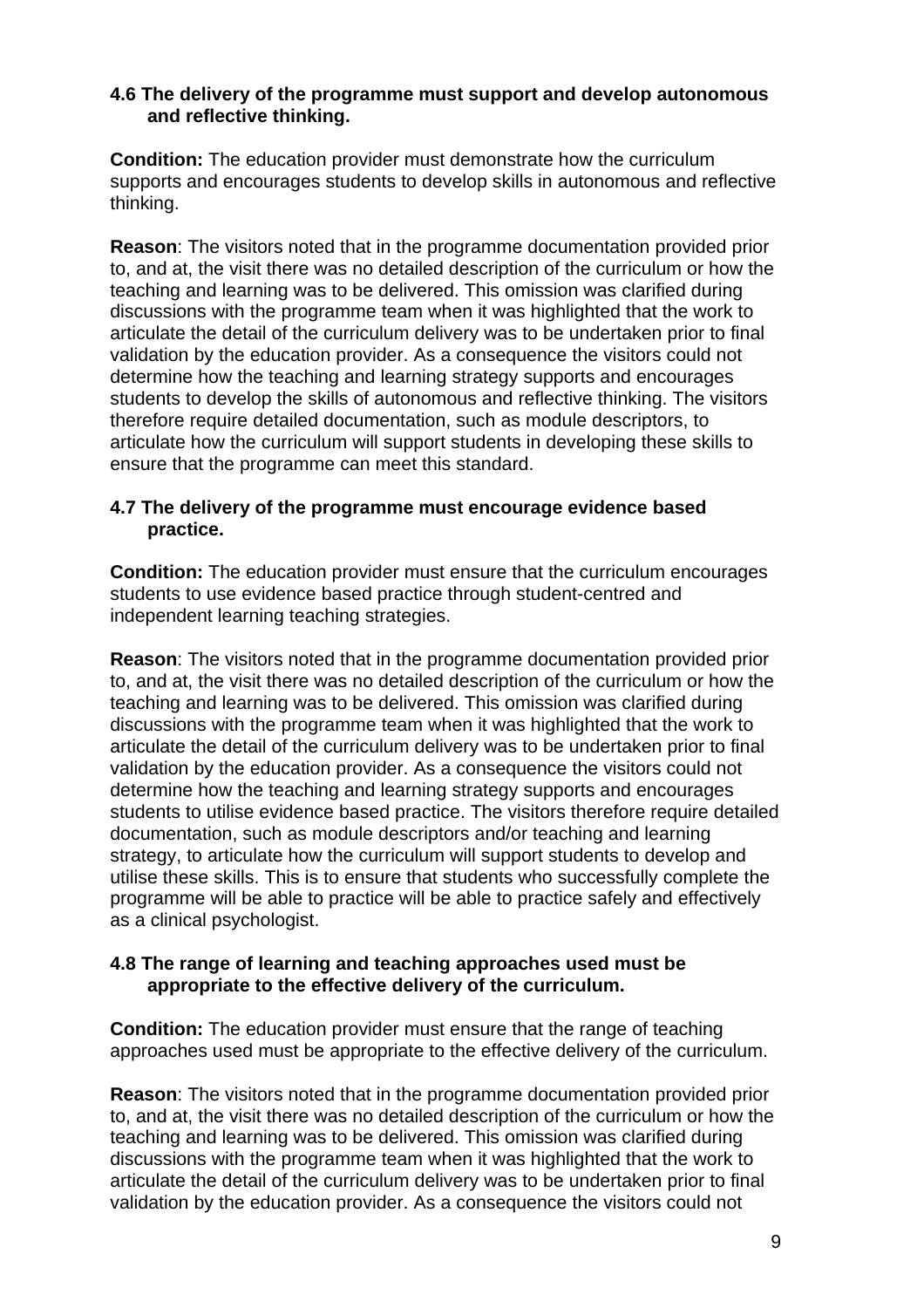determine if the teaching approaches used were appropriate to meet the learning outcomes, both in terms of theoretical knowledge and the practical skills needed in professional practice. The visitors therefore require detailed documentation, such as module descriptors and/or teaching and learning strategy, to articulate how the curriculum will be structured to deliver learning outcomes that will allow students to meet every standard of proficiency for practitioner psychologists. This is to ensure that students who successfully complete the programme will be eligible to apply to the register and that this standard can be met.

#### **4.9 When there is interprofessional learning the profession-specific skills and knowledge of each professional group must be adequately addressed.**

**Condition:** The education provider must articulate how the learning outcomes of the programme ensure that standard of proficiency (SOP) 1b is met.

**Reason:** The visitors noted that in the programme documentation provided prior to the visit, particularly in the SETs mapping document, that there was to be no interprofessional learning while on the programme. The visitors also noted that there was no detailed description of the curriculum or how the teaching and learning was to be assessed. This was clarified during discussions with the programme team when it was highlighted that the work to articulate the detail of the curriculum delivery and assessment was to be undertaken prior to final validation by the education provider. As a consequence the visitors could not determine how the programme will enable students to learn about working in partnerships with other professionals; contribute effectively to work undertaken as part of a multi-professional team; or communicate effectively with service users. The visitors therefore require detailed documentation, such as module descriptors and/or teaching and learning strategy, to articulate how the curriculum will be structured to deliver learning outcomes. This is to ensure that students who successfully complete the programme can meet all of the relevant SOPs for their part of the Register.

#### **6.1 The assessment strategy and design must ensure that the student who successfully completes the programme has met the standards of proficiency for their part of the Register.**

**Condition:** The education provider must demonstrate how the learning outcomes are assessed to ensure that students who successfully complete the programme will meet every standard of proficiency for practitioner psychologists.

**Reason:** The visitors noted that in the programme documentation provided prior to, and at, the visit there was no detailed description of the curriculum or how the teaching and learning was to be assessed. This omission was clarified during discussions with the programme team when it was highlighted that the work to articulate the detail of the curriculum delivery and assessment was to be undertaken prior to final validation by the education provider. As a consequence the visitors could not determine how provision will be made to adequately assess the necessary learning outcomes. The visitors therefore require detailed documentation, such as an assessment strategy and module descriptors, to articulate how learning outcomes will be assessed to ensure that students to meet every standard of proficiency for practitioner psychologists. This is to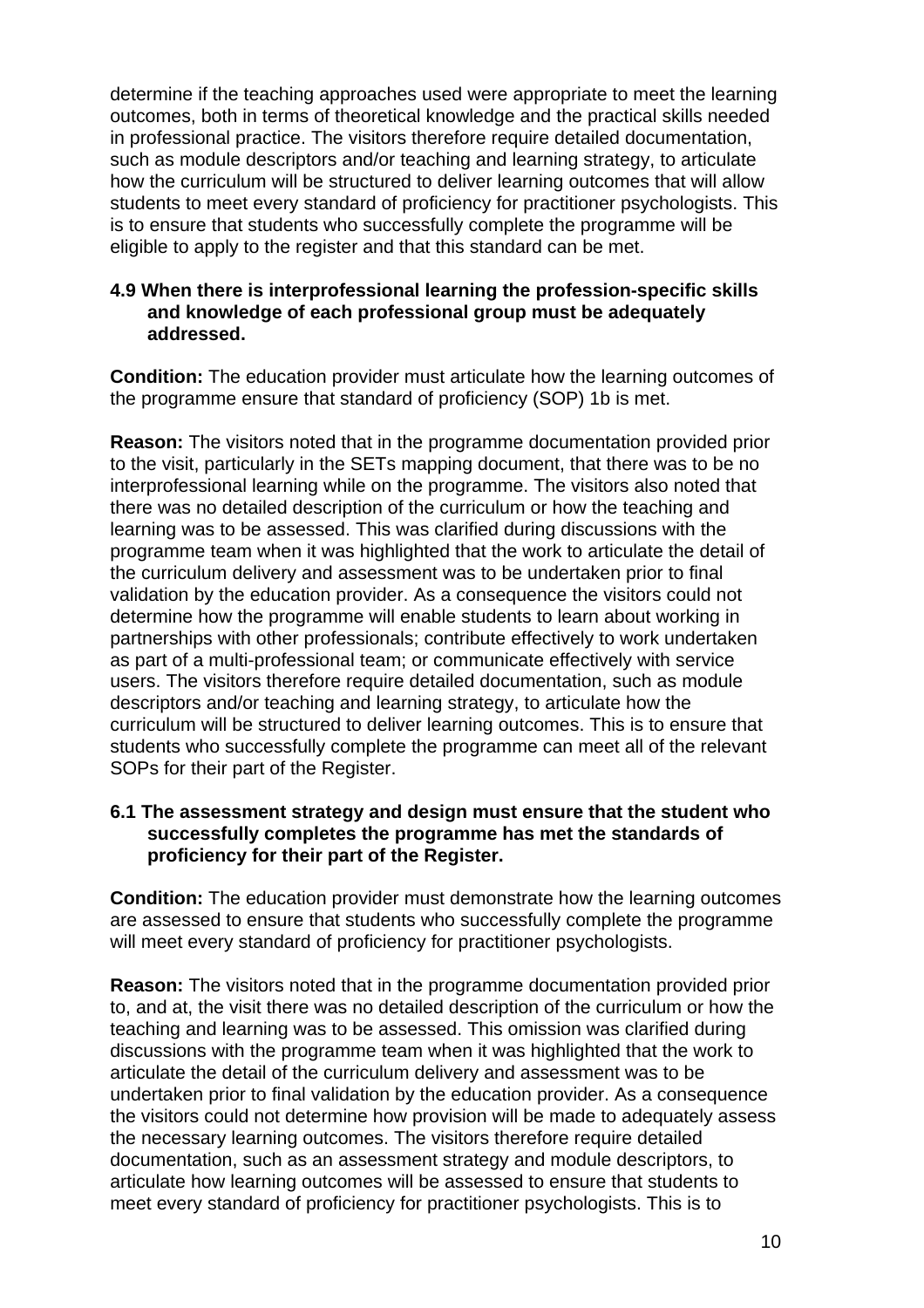ensure that students who successfully complete the programme will be eligible to apply to the register and that this standard can be met.

#### **6.2 All assessments must provide a rigorous and effective process by which compliance with external-reference frameworks can be measured.**

**Condition:** The education provider must articulate how the programme's assessment strategy provides a rigorous and effective process by which compliance with external-reference frameworks can be measured.

**Reason:** The visitors noted that in the programme documentation provided prior to, and at, the visit there was no detailed description of the curriculum or how the teaching and learning was to be delivered. This omission was clarified during discussions with the programme team when it was highlighted that the work to articulate the detail of the curriculum delivery was to be undertaken prior to final validation by the education provider. As a consequence the visitors could not determine if the assessment of programme's learning outcomes will be at the doctoral level and if the assessment strategy can demonstrate compliance with relevant external frameworks. The visitors therefore require detailed documentation, such as an assessment strategy and module descriptors, to articulate how learning outcomes will be assessed at the appropriate level and reflect the requirements of use the word relevant here to external reference frameworks such as QAA subject benchmark statements. This is to ensure that students who successfully complete the programme have met the relevant learning outcomes and subsequently all of the SOPs for practitioner psychologists.

#### **6.3 Professional aspects of practice must be integral to the assessment procedures in both the education setting and practice placement setting.**

**Condition:** The education provider must articulate how the assessment strategy ensures that aspects of professional practice are integral to the successful completion of the programme.

**Reason:** The visitors noted that in the programme documentation provided prior to, and at, the visit there was no detailed description of the curriculum or how the teaching and learning was to be delivered. This omission was clarified during discussions with the programme team when it was highlighted that the work to articulate the detail of the curriculum delivery was to be undertaken prior to final validation by the education provider. As a consequence the visitors could not determine how the programme's assessment strategy will ensure that the key aspects of professional practice are a necessary requirement for the successful completion of the programme. The visitors therefore require detailed documentation, such as an assessment strategy and module descriptors, to articulate how learning outcomes will be assessed. This is to ensure that successful students can meet both the professional and academic requirements required of a clinical psychologist and that this standard can be met.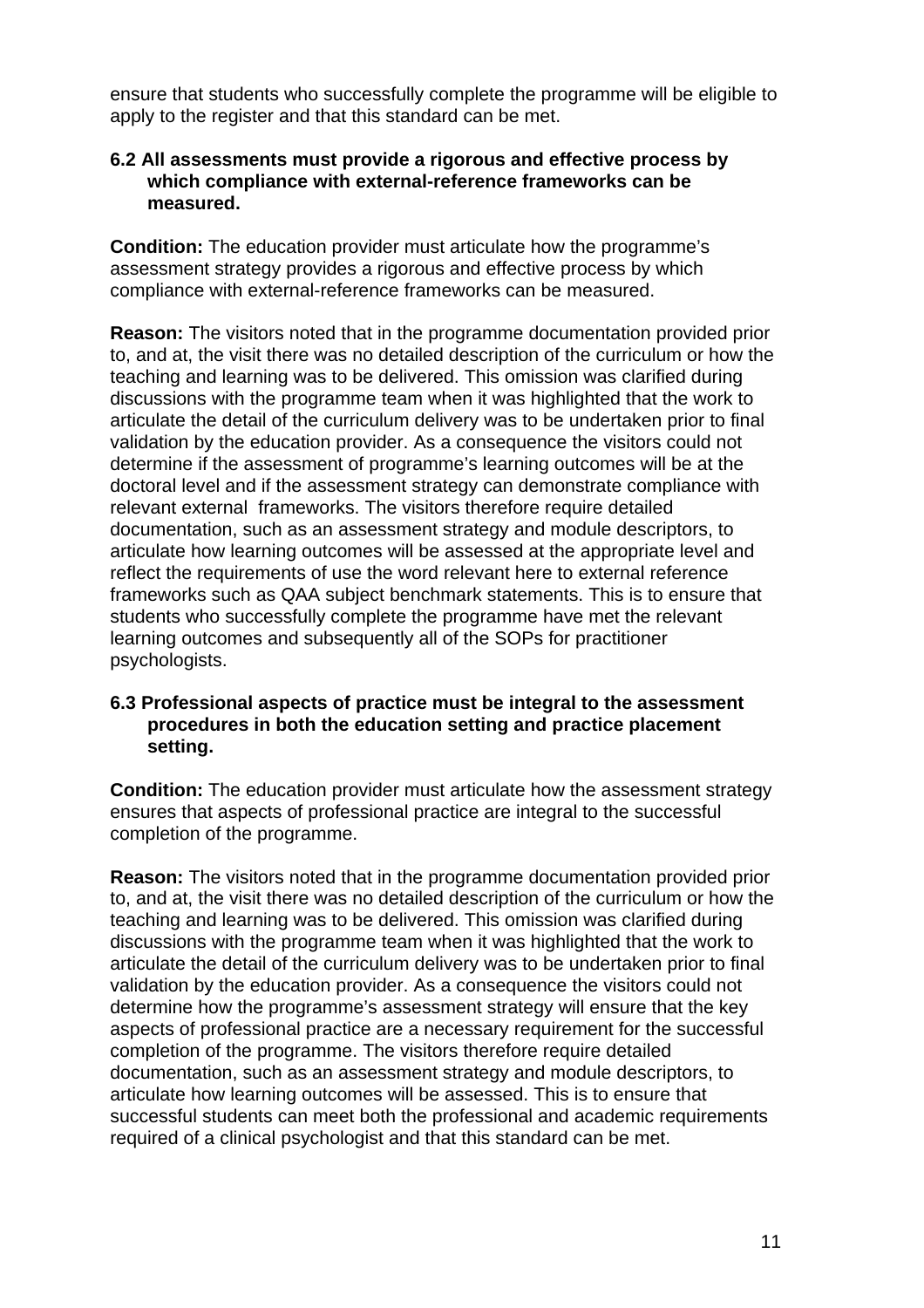#### **6.4 Assessment methods must be employed that measure the learning outcomes.**

**Condition:** The education provider must articulate how the learning outcomes are assessed to ensure that students who successfully complete the programme will meet every standard of proficiency for practitioner psychologists.

**Reason:** The visitors noted that in the programme documentation provided prior to, and at, the visit there was no detailed description of the curriculum or how the teaching and learning was to be assessed. This omission was clarified during discussions with the programme team when it was highlighted that the work to articulate the detail of the curriculum delivery and assessment was to be undertaken prior to final validation by the education provider. As a consequence the visitors could not determine how the learning outcomes of the programme are assessed. The visitors therefore require detailed documentation, such as an assessment strategy and module descriptors, to articulate how the programme's learning outcomes will be assessed and why the assessment methodology has been chosen. This is to ensure that students will be subject to appropriate assessment and that those who successfully complete the programme will be able to practise safely and effectively.

#### **6.5 The measurement of student performance must be objective and ensure fitness to practise.**

**Condition:** The education provider must demonstrate that the assessment strategy ensures that students who successfully complete the programme are fit to practise.

**Reason**: The visitors noted that in the programme documentation provided prior to, and at, the visit there was no detailed description of the curriculum or how the teaching and learning was to be delivered. This omission was clarified during discussions with the programme team when it was highlighted that the work to articulate the detail of the curriculum delivery was to be undertaken prior to final validation by the education provider. As a consequence the visitors could not determine how the assessment of the programme's learning outcomes ensures that those students who successfully complete the programme are fit to practice. The visitors therefore require detailed documentation, such as an assessment strategy and module descriptors, to articulate how the students' performance will be assessed and that this assessment will be objective and ensure that they are fit to practice. This is to ensure that students will be subject to appropriate assessment and that those who successfully complete the programme will be able to practise safely and effectively.

#### **6.7 Assessment regulations must clearly specify requirements for student progression and achievement within the programme.**

**Condition:** The education provider must re-visit the programme documentation to clearly articulate how students are to be assessed to ensure that they can continue through the programme as intended.

**Reason:** The visitors noted that in the programme documentation provided prior to, and at, the visit there was no detailed description of the curriculum or how the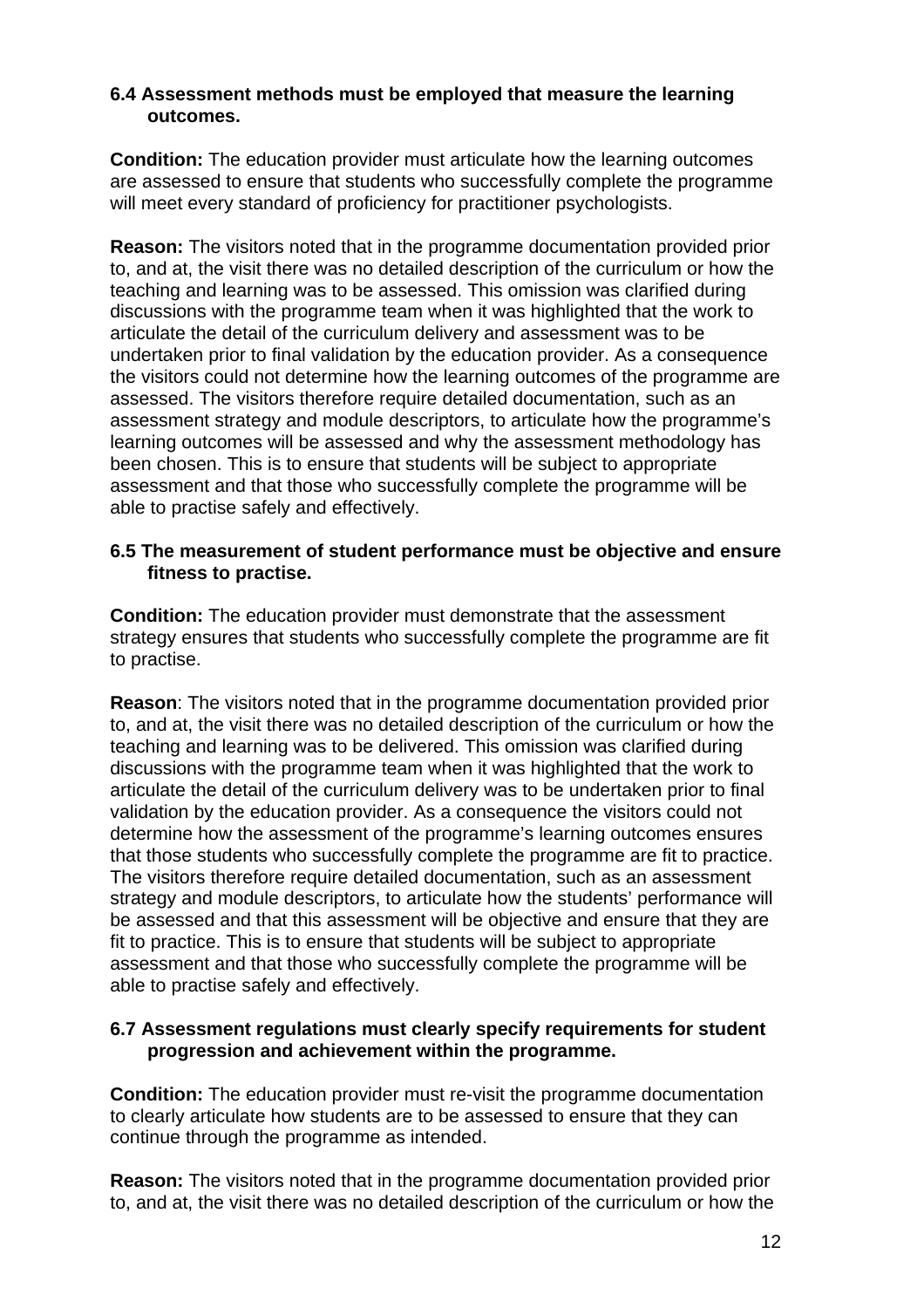teaching and learning was to be delivered. This omission was clarified during discussions with the programme team when it was highlighted that the work to articulate the detail of the curriculum delivery was to be undertaken prior to final validation by the education provider. As a consequence the visitors could not determine how the assessment regulations would be articulated to students so that they can understand what is required of them at each stage of the programme. The visitors articulated that if the regulations were not sufficiently clear it could lead to students perceiving they had been treated differently in different situations. In turn this perception may lead to decisions made about their academic performance open to successful academic appeal and to students successfully completing the programme with concerns about their ability to meet all of the SOPs. The visitors therefore require detailed documentation, such as an assessment strategy and module descriptors to demonstrate how students will be expected to progress through the programme at each stage and how this will be clearly communicated. This is to ensure that students will be subject to appropriate assessment and that those who successfully complete the programme will be able to practise safely and effectively.

#### **6.8 Assessment regulations, or other relevant policies, must clearly specify requirements for approved programmes being the only programmes which contain any reference to an HPC protected title or part of the Register in their named award.**

**Condition:** The education provider must revisit the programme documentation to clearly articulate that any exit awards do not provide eligibility for admission to the HPC Register.

**Reason:** From discussions with the programme team the visitors were satisfied that anyone achieving an exit award other than the Doctorate in Clinical Psychology would not be eligible to apply for registration with the HPC. However, in the documentation submitted by the education provider there was insufficient detail regarding the policy for the MPhil exit award from the programme. This could lead to the assumption that the MPhil award may allow students to apply to the Register for HPC registration when it does not. Therefore, visitors need to see evidence that the policy is clearly articulated and that any award of the MPhil would not confer eligibility to apply to the Register on any student, to ensure that this standard can be met.

#### **6.9 Assessment regulations must clearly specify requirements for an aegrotat award not to provide eligibility for admission to the Register.**

**Condition:** The education provider must revisit the programme documentation to clearly articulate that aegrotat awards do not provide eligibility for admission to the HPC Register.

**Reason:** From discussions with the programme team the visitors were satisfied that aegrotat awards will not be awarded to students on this programme. However in the documentation submitted by the education provider there was insufficient detail regarding the policy for aegrotat awards. This could lead to the assumption that the education provider regulations supersede the programme specific regulations and that an aegrotat award may be conferred. Therefore visitors need to see evidence that this policy is clearly communicated within the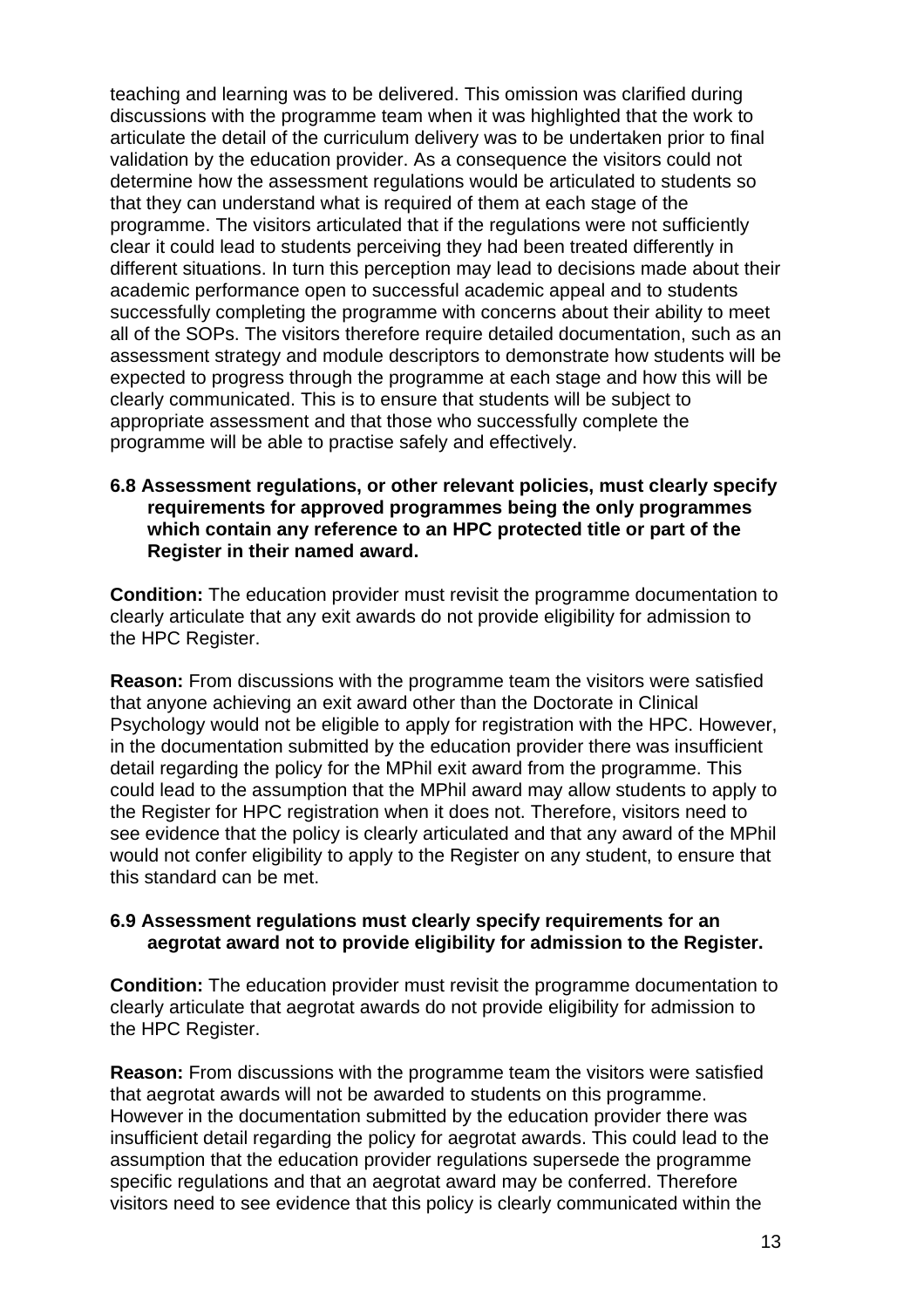programme documentation, so that it is clear that aegrotat awards would not enable students to be eligible to apply to the Register.

#### **6.11 Assessment regulations must clearly specify requirements for the appointment of at least one external examiner who must be appropriately experienced and qualified and, unless other arrangements are agreed, be from the relevant part of the Register.**

**Condition:** The education provider must revisit the programme documentation to clearly articulate that external examiners appointed to the programme must be HPC registered unless alternative arrangements have been agreed with the HPC.

**Reason:** In the documentation submitted by the education provider there was insufficient detail concerning the recruitment of external examiners to the programme. The visitors were happy with the external examiner arrangements after discussions with the programme team. However this standard requires that the assessment regulations of the programme must state that any external examiner appointed to the programme needs to be appropriately registered or that suitable alternative arrangements should be agreed. Therefore the visitors require evidence that HPC requirements regarding the appointment of external examiner to the programme have been included in the documentation, specifically in the programme regulations, to ensure that this standard can be met.